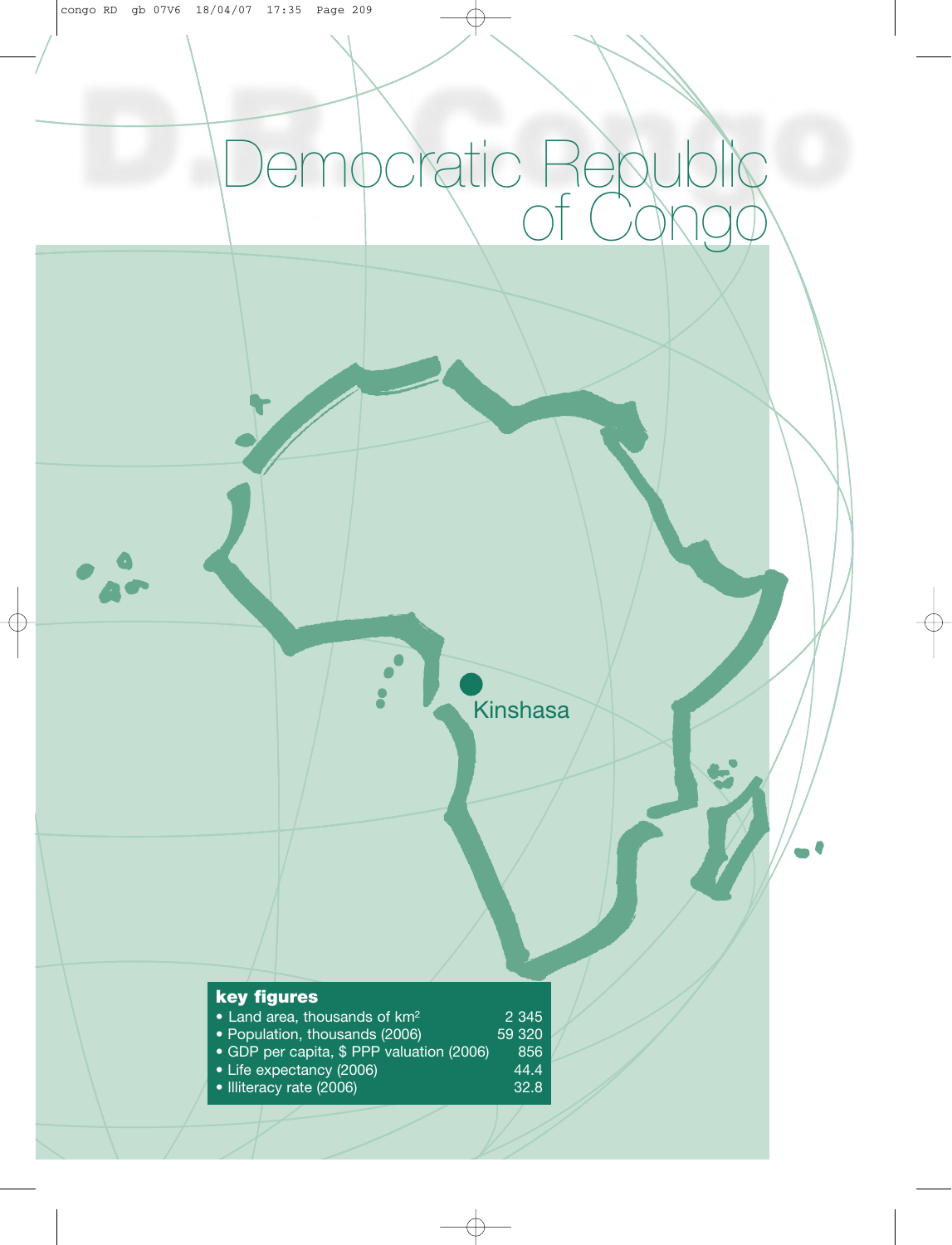# ocratic Republic of Congo

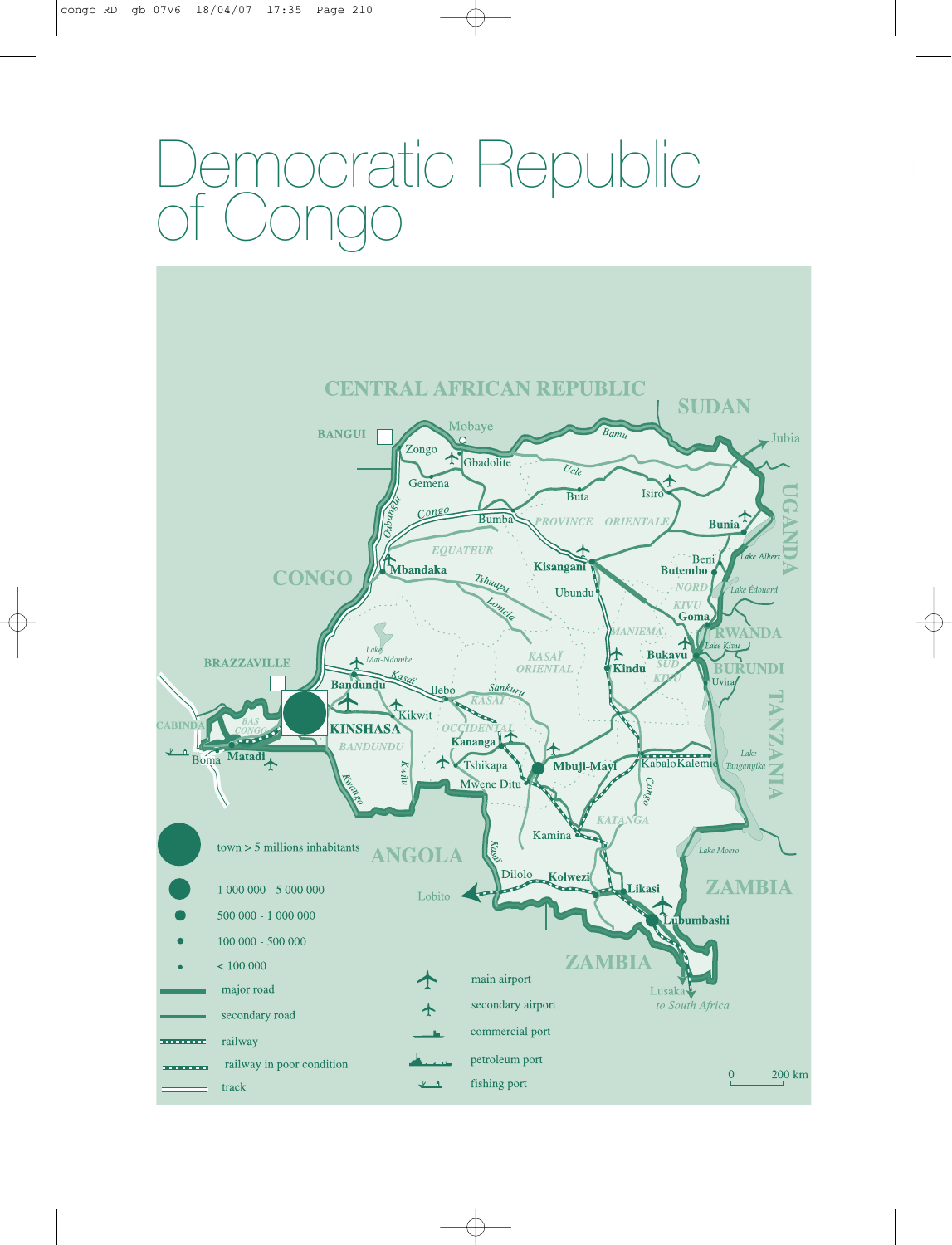THE FIRST FREE ELECTIONS IN 40 YEARS (presidential, parliamentary and local) made 2006 a very important year, which also saw the adoption of the national constitution for the Third Republic. The elections mostly went well, but the Democratic Republic of Congo (DRC) struggled to maintain macroeconomic stability and suffered major conjunctural upsets. Public finances went off track in 2006, aggravating the nominal budget deficit, stepping up inflation and leading to a depreciating currency. The budget excesses, which were directly linked to the implementation of the various elections, to maintaining security in the country and to restoring civil servants' wages, reflected the vulnerability of the economy to external contingencies. The still very large external debt is a brake on the

economy. The most optimistic forecasts indicate that the completion point for the Highly Indebted Poor Countries (HIPC) Initiative will be reached at the end of 2007, after application of a poverty reduction and

growth strategy paper (DSCRP) and its assessment during 2007.

Generally speaking, the DRC's new leaders face very great challenges in all **The elections went well, but the authorities are having difficulty maintaining macroeconomic stability and there is a risk of spiralling inflation and public spending.**

economic, social and political spheres. The country is one of the world's poorest and years of war have destroyed most infrastructure and productive activity. Its inhabitants live in deplorable economic and sanitary

#### Figure 1 **- Real GDP Growth and Per Capita GDP** (\$ PPP at current prices)



**Source:** IMF and local authorities' data; estimates (e) and projections (p) based on authors' calculations.

http://*[dx.doi.org/10.1787/266155225581](http://dx.doi.org/10.1787/266155225581)*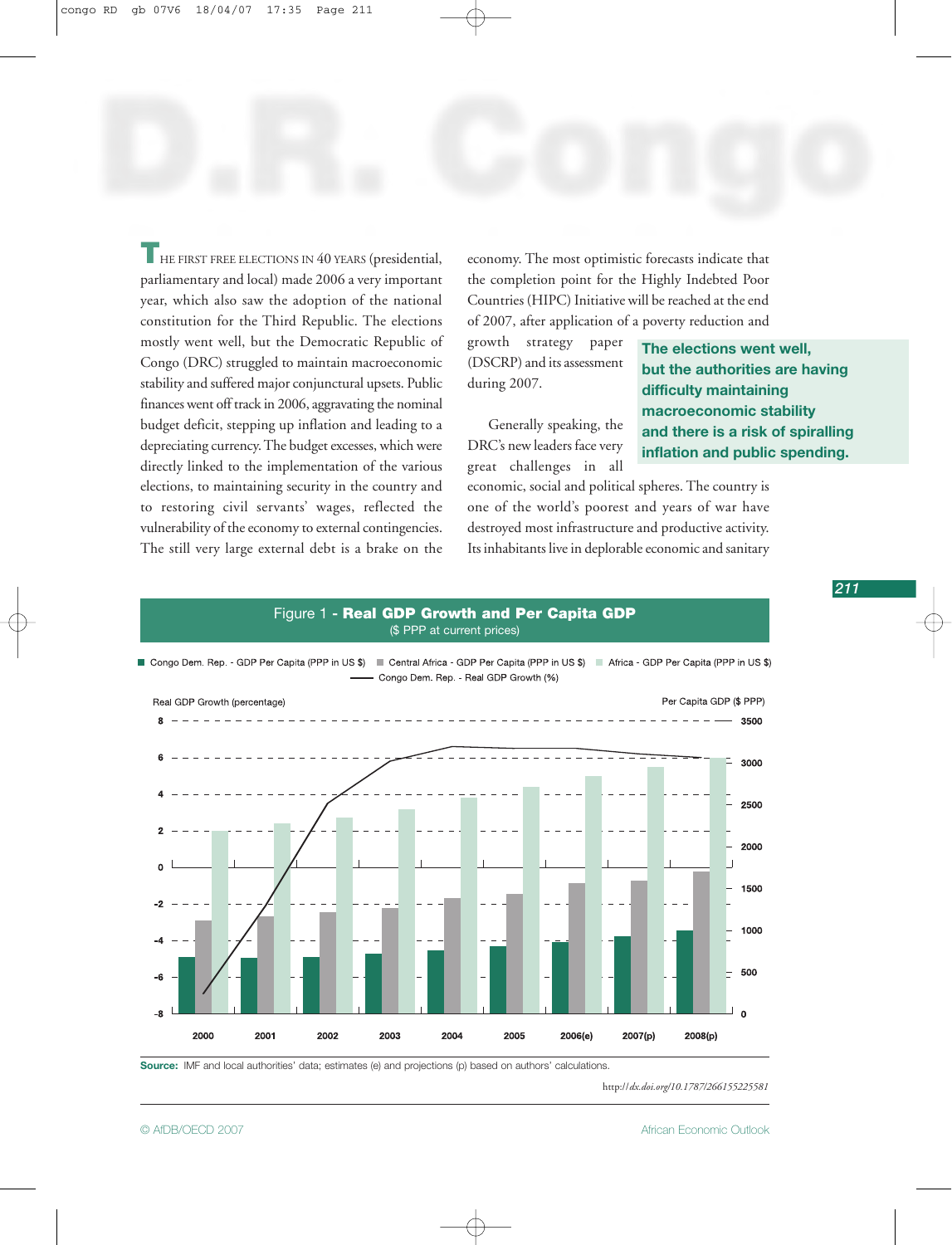conditions, especially in the east, where bands of rebels are still striking. Social indicators are so low that it will be virtually impossible for the country to reach even one of the Millennium Development Goals (MDGs). Only 22 per cent of the population have access to drinking water and only 9 per cent to sanitation, with wide regional and urban-rural disparities.

However, potential for growth and economic development is immense. The country is literally brimming over with water, mineral, forest and oil resources. The domestic market serves more than 60 million people. The international community as a whole, with both foreign-aid donors and private investors, is watching the post-election period closely, as it will be decisive for reviving projects and programmes. If political stability and democracy manage to take root, with restoration of state authority, good governance and a fight against corruption, the DRC could well be posting excellent economic results in a few years time.

With the end of the fighting and with massive foreign aid, real GDP growth speeded up, from 3.5 per cent in 2002 to 6.5 per cent in 2005 and 2006. This excellent performance should continue, with growth expected to be 6.2 per cent in 2007 and 6 per cent in 2008. Growth in 2006 was boosted by copper, cement, wood, beverages (alcoholic and soft drinks) and electricity. However, more than 80 per cent of the economy is in the informal sector.

#### **Recent Economic Developments**

The agricultural sector grew at about the same rate as the population did in 2006 – around 3 per cent – because of the lack of major roads and agricultural service roads. Agriculture employed more than 70 per cent of the population and provided 46.7 per cent of GDP in 2005. Food crops (manioc, maize, rice and plantain) dominate the sector. The potential is huge because only 10 per cent of arable land is cultivated or used for livestock. Agricultural exports are mostly coffee, cocoa, wood and rubber, but yields of these items have collapsed in recent years and export revenues

from them have slumped. The agricultural sector is a cornerstone of the DSCRP and of the multi-sector emergency programme for repair and reconstruction (*Programme multisectoriel d'urgence pour la réhabilitation et la reconstruction* – PMURR) due to its importance in boosting food security and reducing poverty.

The DRC has enormous mineral potential, but mining only accounted for 8.8 per cent of GDP in 2005 and its performance was far from that expected. The country has 34 per cent of the world's known reserves of coltan and 10 per cent of its copper, as well as uranium, cobalt, zinc, silver, diamonds, gold and oil. Growth of mining is hampered by overall bad management of resources, fraud and slow structural reform, and the country has not been able to benefit fully from the opportunities provided by rising world metal prices. The copper sector grew by 33.7 per cent in volume in 2005 due to higher production but only 4.4 per cent in 2006 because of a drop in output and problems in the state-owned mining enterprise Gécamines. Prospects for copper are quite good however. A mixed-capital enterprise, Kamoto Copper Company (KCC), revived copper and cobalt production in Katanga's mining centre of Kolwezi in mid-2006. After a five-year warm-up period, annual production should exceed 150 000 tonnes of copper and 5 000 tonnes of cobalt.

Oil output is declining and shrank 1.5 per cent in real terms in 2006 after a drop of 8.9 per cent in 2005 (9.2 million barrels in 2005, down from 10.1 million in 2004) because of delays in renovating wells. Also, only the coastal area is being tapped, though test-wells in the past have shown presence of oil in the centre and east of the country. Industrial output of diamonds has also been disappointing and fell 26.7 per cent in 2005, while artisanal production rose 33.1 per cent, though this rise seems to have peaked, with negative growth of 13.6 per cent in the first nine months of 2006. This fall in production was due to the depletion of mines, lack of capital to purchase spare parts and fierce rivalry between the state-owned mining enterprise Minière de Bakwanga (Miba) and about 10 000 illegal workers. Some \$10 million worth of diamond-mining equipment could not be used in 2006 because of lawlessness at the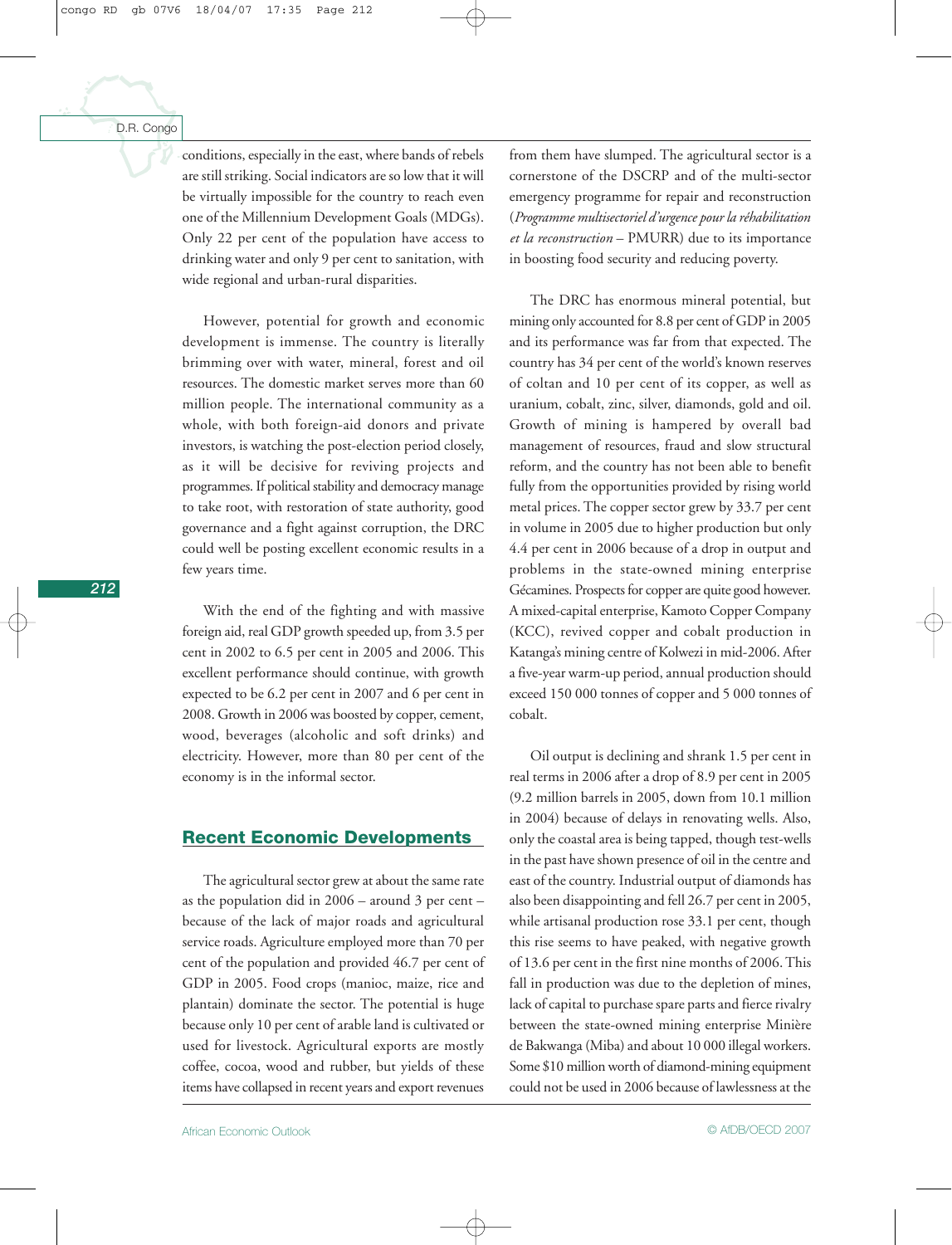

**Source:** Authors' estimates based on central-bank data.

http://*[dx.doi.org/10.1787/785001361156](http://dx.doi.org/10.1787/785001361156)*

Miba mines. The resulting drop in production caused cash-flow problems, failure to pay Miba's 6 500 employees and increased unpaid debts to suppliers. Official figures show an 80 per cent fall in the volume of diamond exports in 2006.

The industrial sector supplied 13.7 per cent of GDP in 2005 and grew 9.3 per cent in volume, with construction and beverages taking the lead. Alcoholic beverages, especially beer, showed a 16.7 per cent growth rate in September 2006 (down from 18.9 per cent year-on-year). Cement production in volume was good in 2005 (up 26.2 per cent) and 2006 (up 9.7 per cent), mainly due to the country's reconstruction and huge needs. Log production increased substantially, by 16.8 per cent in 2005 and by 54 per cent in the first five months of 2006.

The tertiary sector was 27.9 per cent of GDP in 2005 and grew 7.8 per cent in real terms, largely thanks to transport, telecommunications and financial services. The DRC also has untapped potential for tourism.

Household demand in 2005 was in step with these sector increases, as was public consumption, helped by external funding. Public consumption grew strongly, by 22.5 per cent in volume, in 2006, an election year. Final consumption should grow more slowly in 2007 and 2008 (less than 4 per cent in volume) and its share of GDP is expected to fall, from 97.7 per cent in 2006 to 93.5 per cent in 2007 and then 88.7 per cent in 2008, while private savings should increase. Domestic savings rates, however, will probably not be enough to fund domestic investment and recourse to foreign savings seems inevitable in the next few years.

|                                |                                              |                            | Table 1 - Demand Composition (percentage of GDP) |         |         |
|--------------------------------|----------------------------------------------|----------------------------|--------------------------------------------------|---------|---------|
|                                | 1998                                         | 2005                       | 2006(e)                                          | 2007(p) | 2008(p) |
|                                | <b>Percentage of GDP</b><br>(current prices) | Percentage changes, volume |                                                  |         |         |
| <b>Gross capital formation</b> | 17.8                                         | 14.2                       | 8.2                                              | 29.2    | 26.3    |
| Public                         | 0.1                                          | 3.7                        | 9.0                                              | 28.0    | 30.0    |
| Private                        | 17.7                                         | 10.5                       | 7.9                                              | 30.0    | 25.0    |
| Consumption                    | 83.3                                         | 93.5                       | 9.2                                              | 3.8     | 3.4     |
| Public                         | 8.2                                          | 8.3                        | 22.5                                             | 6.8     | 6.9     |
| Private                        | 75.1                                         | 85.3                       | 7.9                                              | 3.4     | 2.9     |
| <b>External sector</b>         | $-1.2$                                       | $-7.7$                     |                                                  |         |         |
| Exports                        | 27.3                                         | 31.6                       | 13.8                                             | 7.5     | 7.8     |
| Imports                        | $-28.5$                                      | $-39.3$                    | 25.1                                             | 4.0     | 4.3     |

**Source:** IMF data; estimates (e) and projections (p) based on authors' calculations.

http://*[dx.doi.org/10.1787/623432437015](http://dx.doi.org/10.1787/623432437015)*

D.R. Congo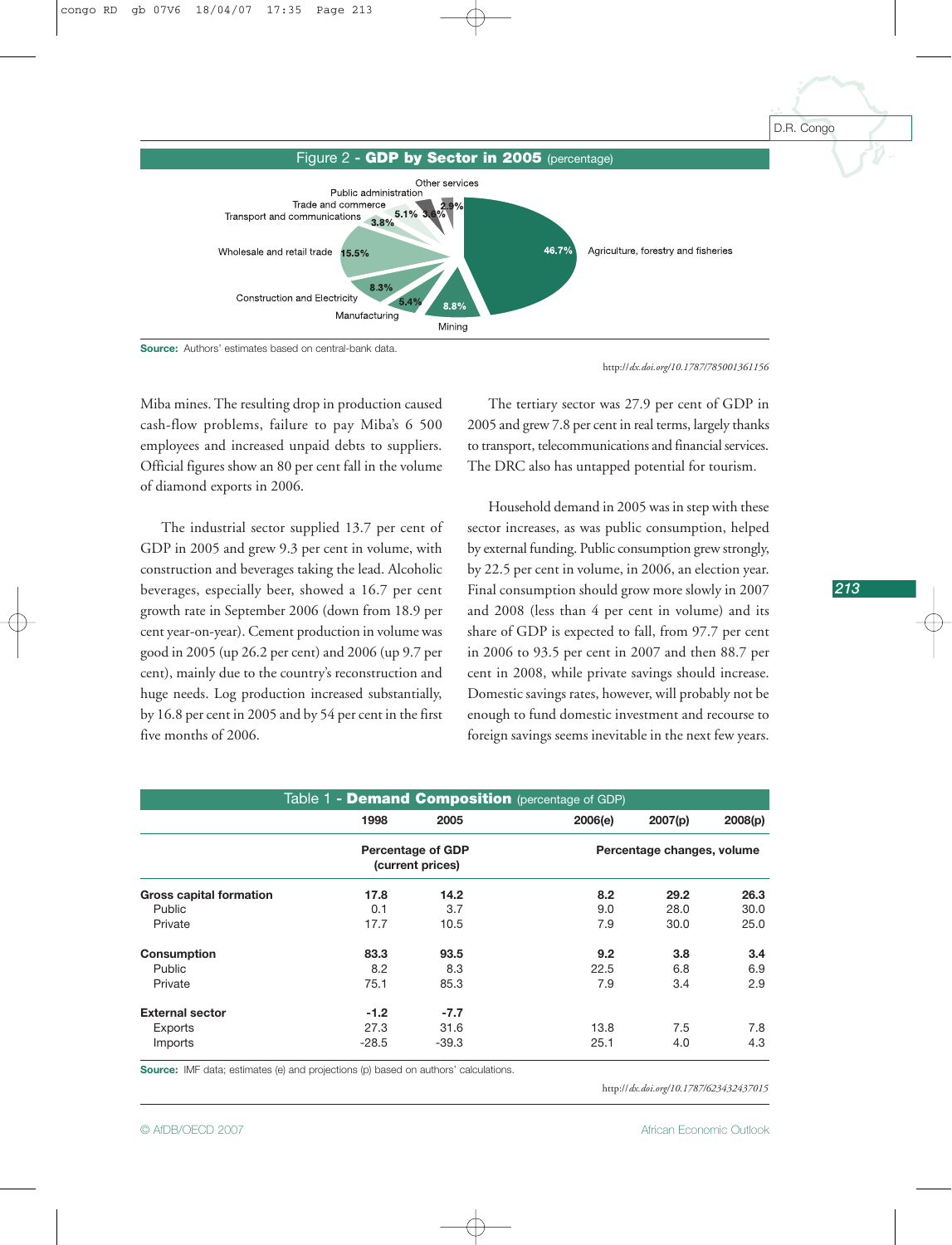Fixed capital formation will have steadily risen during 2000-08, from 3.4 per cent of GDP in 2000 to an estimated 19.1 per cent in 2008. The investment rate fell slightly, from 14.2 per cent in 2005 to 13.6 per cent in 2006, because of low public investment. Money that should have gone to government capital expenditure was used in current expenditure during the election period. Both private and public investment in volume is expected to increase substantially, by 29.2 per cent in 2007 and 26.3 per cent in 2008, and suggest speedier economic growth.

#### **Macroeconomic Policies**

The aim of the government's three-year economic programme (*Programme économique de gouvernement* – PEG), is macroeconomic stability and renewal of growth. It was originally meant to last until the end of 2006 but results were unsatisfactory because of excessive government expenditure and the slow progress of structural reform. The sixth review by the International Monetary Fund (IMF) in late March 2006 resulted in a freeze on budgetary support and the country adopted a bridge consolidation programme (Programme relais de consolidation – PRC) in April that year, losing \$40 million of IMF funding. A new three-year Poverty Reduction and Growth Facility (PRGF) is expected to be signed with the IMF for 2007-09.

#### *Fiscal Policy*

The 2005 budget deficit was 2.7 per cent of GDP (down from 4.1 per cent in 2004) and is estimated at 1.2 per cent in 2006. It should increase in 2007 to 1.4 per cent and in 2008 to 1.9 per cent. The deficit was reduced in 2005 and 2006 by a substantial increase in revenue, but especially by the international community's grants and budgetary support for the elections, peacekeeping and reconstruction. Grants were about onethird of government revenue in 2005 (5.2 per cent of GDP). External aid in 2006 was a huge 57 per cent of the government's budget (\$2.2 billion, or 9.5 per cent of GDP) and should fall only slightly in 2007 (to 9.0 per cent) and 2008 (to 8.5 per cent). Tax revenue is expected to remain high (8.9 per cent of GDP in 2007 and 8.4 per cent in 2008) due to increased growth and resumption of productive activity. Oil revenue has also risen significantly thanks to higher world oil prices, which were raised five times in 2005 and three times in 2006, when they rose more than 11 per cent.

Along with all this, government expenditure was much greater than expected in the second half of 2005 and several times in 2006, especially in April, when it was more than CDF 13 billion (\$29 million) in excess, in July (CDF 9 billion – \$20 million) and in September (CDF 12 billion – \$27 million). One reason was the lawlessness in the eastern part of the country, as well

| Table 2 - <b>Public Finances</b> (percentage of GDP) |        |        |        |        |         |         |         |  |
|------------------------------------------------------|--------|--------|--------|--------|---------|---------|---------|--|
|                                                      | 1998   | 2003   | 2004   | 2005   | 2006(e) | 2007(p) | 2008(p) |  |
| Total revenue and grants <sup>a</sup>                | 8.0    | 7.7    | 11.5   | 16.8   | 22.0    | 21.1    | 20.8    |  |
| Tax revenue                                          | 5.4    | 4.9    | 7.5    | 8.6    | 9.3     | 8.9     | 8.4     |  |
| Other revenue                                        | 1.2    | 0.8    | 2.0    | 2.9    | 3.2     | 3.2     | 3.4     |  |
| Grants                                               | 2.0    | 2.0    | 2.0    | 5.2    | 9.5     | 9.0     | 8.5     |  |
| Total expenditure and net lending <sup>a</sup>       | 10.9   | 13.6   | 15.6   | 19.5   | 23.2    | 22.5    | 22.8    |  |
| Current expenditure                                  | 10.6   | 10.9   | 12.8   | 16.1   | 20.1    | 18.8    | 18.3    |  |
| <b>Excluding interest</b>                            | 10.3   | 7.5    | 9.2    | 12.7   | 16.9    | 16.4    | 16.3    |  |
| Wages and salaries                                   | 5.3    | 2.5    | 3.6    | 4.4    | 4.7     | 4.4     | 4.2     |  |
| Interest                                             | 0.3    | 3.4    | 3.6    | 3.4    | 3.2     | 2.4     | 2.1     |  |
| Capital expenditure                                  | 0.1    | 2.7    | 2.8    | 3.4    | 3.1     | 3.7     | 4.5     |  |
| <b>Primary balance</b>                               | $-2.6$ | $-2.5$ | $-0.5$ | 0.7    | 2.0     | 1.0     | 0.1     |  |
| <b>Overall balance</b>                               | $-2.8$ | $-5.9$ | $-4.1$ | $-2.7$ | $-1.2$  | $-1.4$  | -1.9    |  |

a. Only major items are reported.

**Source:** IMF data; estimates (e) and projections (p) based on authors' calculations.

http://*[dx.doi.org/10.1787/022083357032](http://dx.doi.org/10.1787/022083357032)*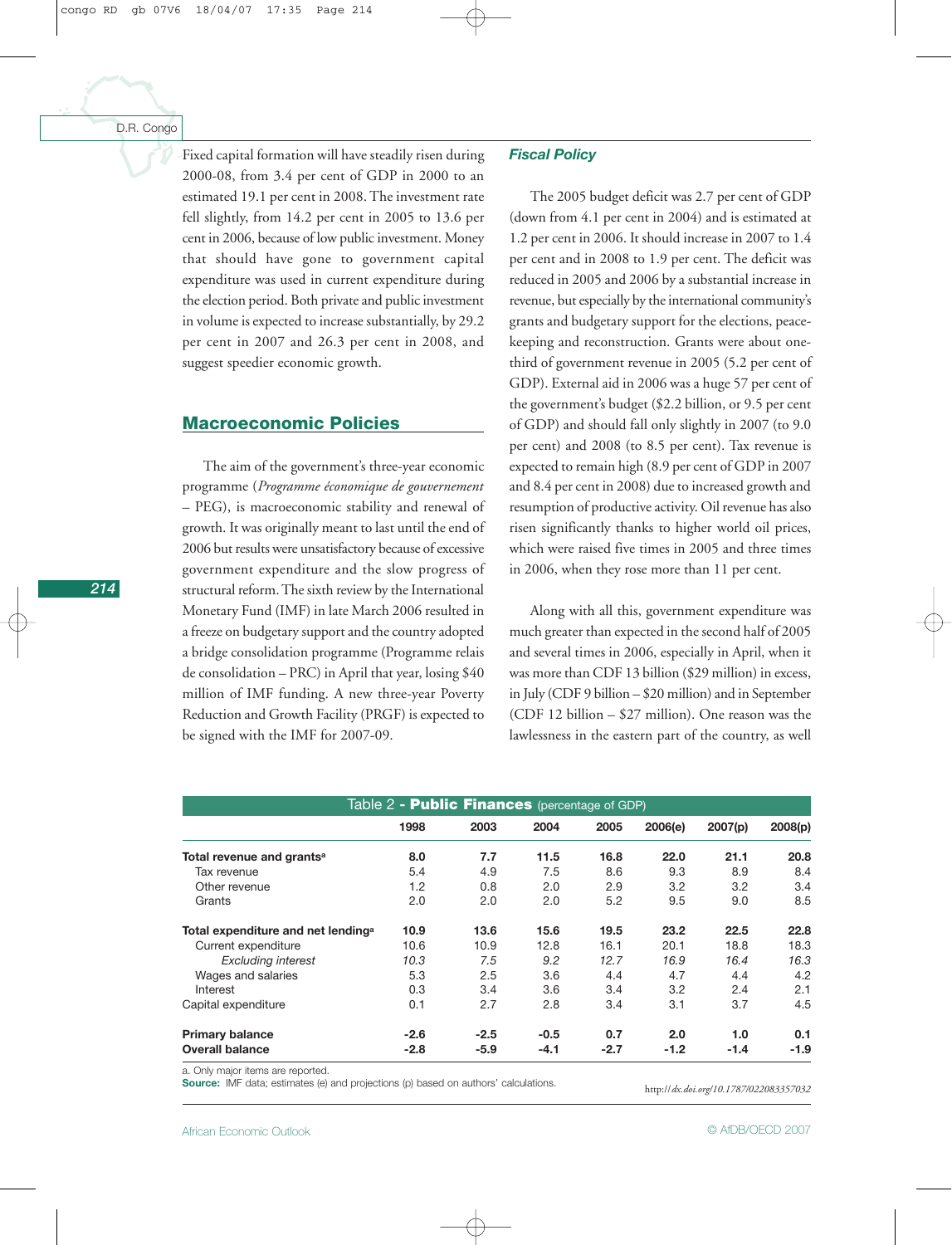as bonuses for police to ensure security during elections and extra expenditure connected with the voting. Another was the civil-servants census, which ended payments to non-existent officers but also led to payment of wage arrears to public servants who had not been paid for months. A third reason was that decentralisation led to a higher rate of surrender of the budget to provincial services and decentralised bodies. The large domestic debt also meant quite heavy debt service payments, aggravated by higher fees by the central bank (BCC). Debt servicing was 3.4 per cent of GDP in 2005 and is estimated to have been 3.2 per cent in 2006. It should be less in 2007 and 2008, as steps to relieve the debt are taken. Finally, the government's much higher operating expenditure was partly caused by a lot of travel and missions by ministry officials. All these expenditure excesses meant the budget execution rate was very uneven. In 2005, when the execution rate of operating expenditure was 243.9 per cent, capital expenditure, essential for reducing poverty, had an execution rate of only 12.1 per cent. Total government spending is expected to be a high 22.5 per cent of GDP in 2007 and 22.8 per cent in 2008. Capital expenditure should rise from 3.7 per cent of GDP in 2007 to 4.5 per cent in 2008 if the money freed up by debt relief is indeed reallocated to infrastructure and poverty reduction.

#### *Monetary Policy*

Monetary policy has been hit by this budget performance and to fund the extra expenditure in the absence of an effective financial system, the government has resorted to printing more money. The substantial issue of insufficiently secured currency by the BCC speeded up inflation and increased exchange rates, thus devaluating the local currency, the Congolese franc. To curb the inflation, the BCC tried to limit the money supply as much as it could. Bank refinancing rates rose several times in 2006 and from 28.5 to 45 per cent over the year. Reserve-requirement rates went up from 2 to 3 per cent, then to 4 per cent, doubling the amount of money immobilised. Inflation was kept to an annual 22 per cent in 2006 (against 21.4 per cent in 2005), far from the 8 per cent annual target of the PRC, which was revised to 9.5 and then 15 per cent. The goal is to

bring inflation below 10 per cent in the next two years (7.4 per cent in 2007 and 7.1 per cent in 2008). The BCC also found it increasingly harder in 2006 to immediately honour in cash cheques it issued.

The Congolese franc is a floating currency and depreciated more than 18 per cent in 2006 in relation to the benchmark US dollar. The PRC had projected a rate of CDF 526 to the dollar at the end of 2006 but it had risen to more than 530 by November. The economy is highly dollarised as a result of successive devaluations and inflationary pressure and 99.5 per cent of quasi-money (the sum of time deposits and savings deposits) is in foreign currency.

The programme for monetary cooperation in Africa, PCMA, aims to set up a single monetary zone with a single African currency by 2021, which means countries will have to meet convergence criteria. The DRC had met only one of four primary convergence criteria by 2006 (public deficit as percentage of GDP, excluding grants) and only two of seven secondary ones (non accumulation of new domestic and foreign debt arrears and maintaining positive real interest rates).

Otherwise, commercial banks seem to be doing better, with increased deposits and liquidity in 2006 as well as 15.5 per cent more loans granted to the private sector. Banks have greatly relaxed their rules and expanded their range of products in a bid to attract more savings. For instance, the \$10 000 minimum required to open a bank account has been abolished in a context of competition amongst the new banks. The Banque internationale pour l'Afrique au Congo (BIAC) introduced an "Ekonzo" savings account in 2005, without charges for opening and holding an account and with annual interest on the average balance. The BCC also received more requests to open new banks. Microfinance is flourishing and enables many Congolese to start small businesses.

#### *External Position*

The DRC belongs to four regional groupings: the Southern African Development Community (SADC), the Common Market for Eastern and Southern Africa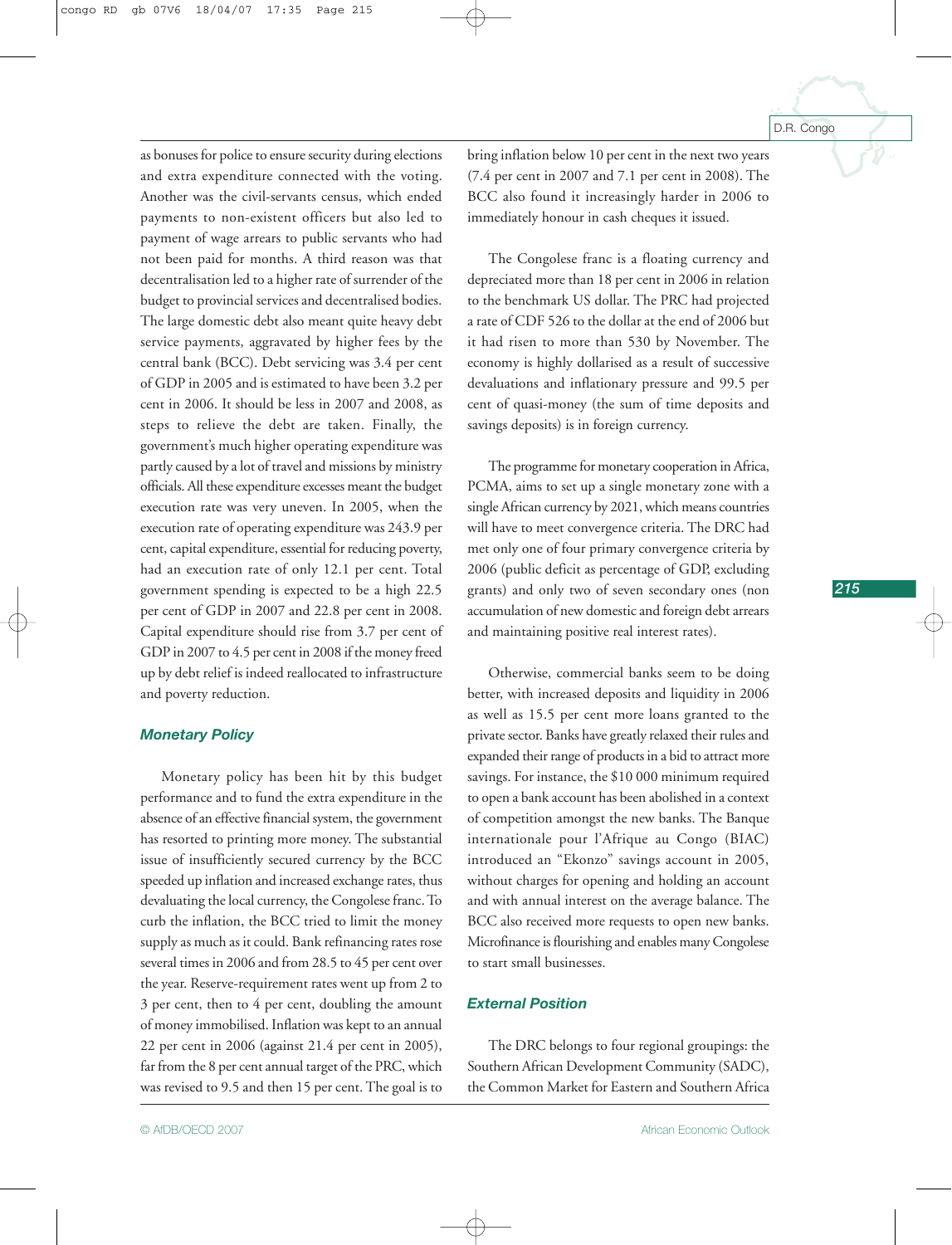| Table 3 - Current Account (percentage of GDP) |        |        |        |        |         |         |         |
|-----------------------------------------------|--------|--------|--------|--------|---------|---------|---------|
|                                               | 1998   | 2003   | 2004   | 2005   | 2006(e) | 2007(p) | 2008(p) |
| Trade balance                                 | 6.6    | $-2.7$ | $-3.7$ | $-2.8$ | $-5.6$  | $-4.2$  | $-2.4$  |
| Exports of good (f.o.b.)                      | 19.2   | 23.6   | 27.6   | 28.9   | 28.1    | 28.2    | 29.2    |
| Imports of goods (f.o.b.)                     | 12.6   | 26.4   | 31.3   | 31.7   | 33.7    | 32.4    | 31.5    |
| Services                                      | $-7.5$ | $-4.5$ | $-5.1$ | $-4.9$ | $-6.3$  | $-5.5$  | $-5.3$  |
| Factor income                                 | $-6.6$ | $-3.0$ | $-4.5$ | $-4.8$ | $-4.8$  | $-4.1$  | $-3.3$  |
| Current transfers                             | 0.5    | 8.8    | 7.6    | 7.7    | 11.9    | 10.2    | 8.1     |
| <b>Current account balance</b>                | $-6.9$ | $-1.5$ | $-5.7$ | $-4.9$ | $-4.8$  | $-3.6$  | $-2.9$  |

**Source:** IMF data; estimates (e) and projections (p) based on authors' calculations.

# (COMESA), the Economic Community of Central African States (ECCAS) and the Economic Community of the Great Lakes Countries (ECGLC). It benefits very little from these agreements, however, because its exports are not very diversified. About 56 per cent of the country's \$2.07 billion export earnings in 2005 were from diamonds and 22 per cent from oil. In addition, the DRC depends very heavily on developed countries for its imports.

Exports were 28.1 per cent of GDP in 2006 (28.9 per cent in 2005). Despite higher world oil and metal prices, the volume of exports slumped badly, especially of oil and diamonds, due to smaller production. About 26 million carats of diamonds (worth \$624.7 million) were exported to Israel and Belgium in 2006, most of them industrially mined alluvial stones from the central region of Kasai. Apart from export duties, the government collects a 2 per cent tax on the value of all exports. The total value of exports was slightly down in 2006 and is expected to stagnate in 2007 at 28.2 per cent of GDP before improving to 29.2 per cent in 2008 as raw material production picks up and exports diversify. Copper and cobalt should boost export earnings in the next few years.

Economic growth and reconstruction increased the share of imports in GDP from 31.7 to 33.7 per cent in 2006. The trade deficit worsened, from 2.8 percent of GDP in 2005 to 5.6 per cent in 2006, when it was in the red by more than \$468 million and the invisibles balance stood at more than \$355 million in deficit. The revenues balance also showed a loss amounting to \$293.7 million. Only current transfers produced a positive balance (\$529.5 million), thanks

to public transfers, the magnitude of which (11.9 per cent of GDP in 2006, up from 7.7 per cent in 2005) was able to bring about a slight improvement of the current-account deficit (from 4.9 to 4.8 per cent of GDP) despite the greater trade deficit. The trade balance is expected to improve in 2007 and 2008 and correspondingly reduce the current-account deficit from 4.8 per cent of GDP in 2006 to 3.6 per cent in 2007 and 2.9 per cent in 2008.

http://*[dx.doi.org/10.1787/333143703213](http://dx.doi.org/10.1787/333143703213)*

Foreign direct investment (FDI) in the DRC amounted to \$500 million in 2006, up from \$405 million in 2005 and from an average of only \$5 million between 1990 and 2000. Foreign investors, especially from China and South Africa, diversified their capital spending into the mining sector, as well as into the energy and banking sectors. The return of peace and the successful elections should attract even more FDI. A South Korean enterprise, Bleu Tech Business Group, has announced that it will shortly build motorways and high-class hotels in the DRC.

The country is eligible for debt relief under the HIPC Initiative and the Multilateral Debt Relief Initiative (MDRI) and can expect its more than \$14 billion of debt to the World Bank, the IMF and the African Development Bank (AfDB) to be entirely cancelled. Nonetheless, 2007 will be difficult for the external debt, as the adoption of the DSCRP in September 2006 ran into funding problems. It will be a year after its introduction and assessment before the HIPC completion point can be reached, so the DRC is unlikely to get any debt relief until 2008, when debt cancellation should amount to more than \$7 billion.

The country's debt amounted to \$12 billion at the

*216*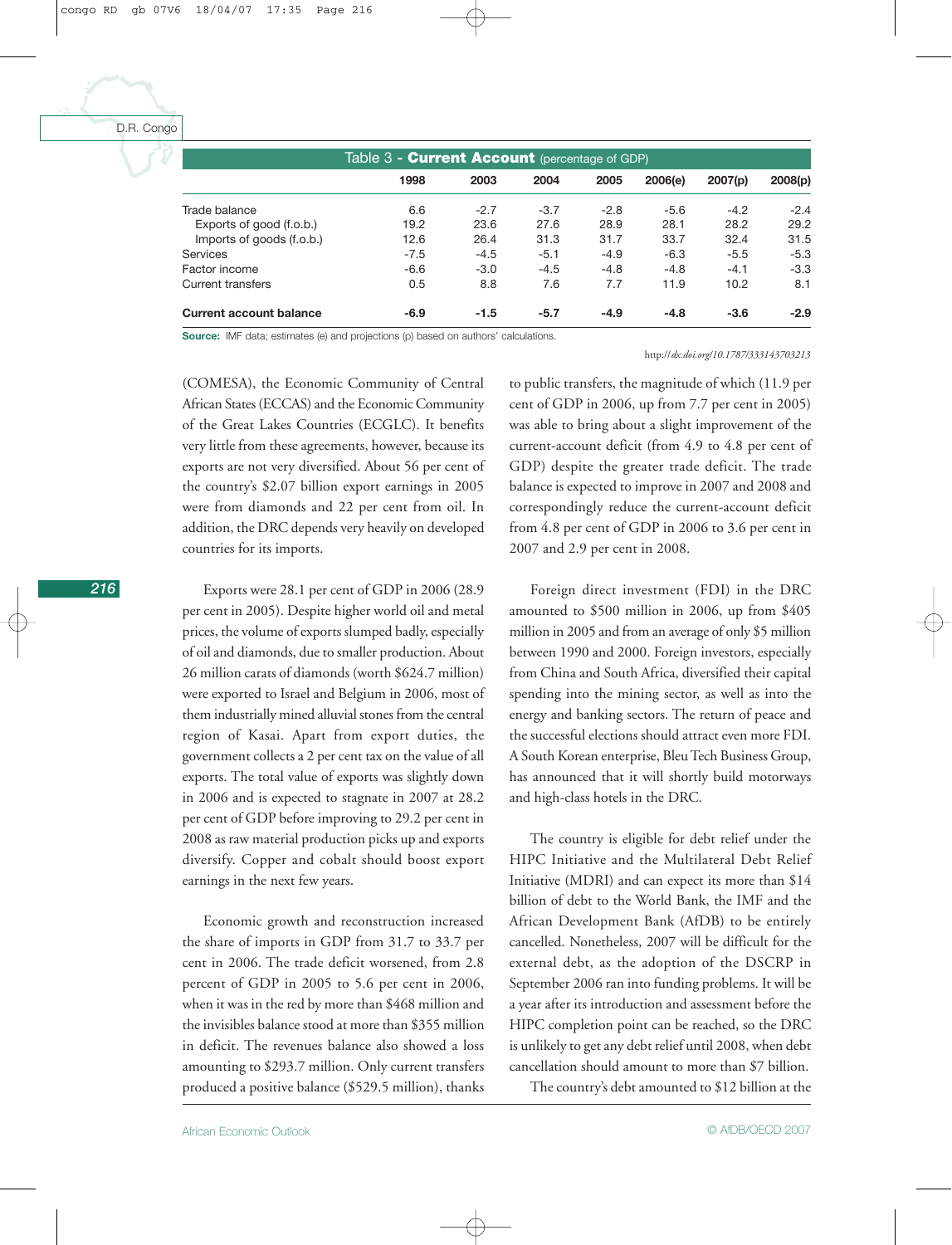*217*

Debt/GDP - Service/X 350 300 250 200 150 100 50 2000 2001 2002 2003 2004 2005 2006 2007 2008

### Figure 3 **- Stock of Total External Debt** (percentage of GDP) **and Debt Service** (percentage of exports of goods and services)

**Source:** IMF.

http://*[dx.doi.org/10.1787/360646183580](http://dx.doi.org/10.1787/360646183580)*

end of 2005, more than 150 per cent of gross domestic product. Servicing it absorbs about 7 per cent of goodsand-services exports. The DRC also uses the SYGADE debt-management system to produce reports on the public debt. The European Union announced at the end of 2006 that it would double its aid to the DRC.

## **Structural Issues**

The elections period was not the time for introducing major structural reforms and the IMF noted that only minor and inadequate progress had been made in this domain. Only key sectors such as mining and energy were involved in major projects matching the country's huge resources. Corruption and mismanagement of natural resources is still a big problem, however, and Transparency International's 2006 report ranked the DRC as the sixth most corrupt of 163 countries. New investment and tax codes in the mining and forestry sectors should soon be approved by parliament in a bid to attract foreign capital and

encourage projects and public-private partnerships.

#### *Recent Developments*

The revival of copper and cobalt production by the enterprise KCC is the country's biggest private investment since its independence. The state mining company Gécamines has a 25 per cent share in the enterprise, which is otherwise controlled by the private Belgian-Canadian company Kinross Forrest Ltd. Nonetheless, the establishment of KCC required Gécamines to yield its mining rights, whereas Kinross Forrest committed to investing \$426 million to boost mining, as well as \$257 million more to keep operations going for about 20 years. The government should get about \$2.2 billion in royalties and income tax from the project, which is expected to generate 2 500 jobs (or 12 000 if sub-contractors are included) and support 240 000 people in the whole region. The contract does involve handing over a key part of the country to the private sector, and in June 2005 a parliamentary report called for the renegotiation or cancellation of mining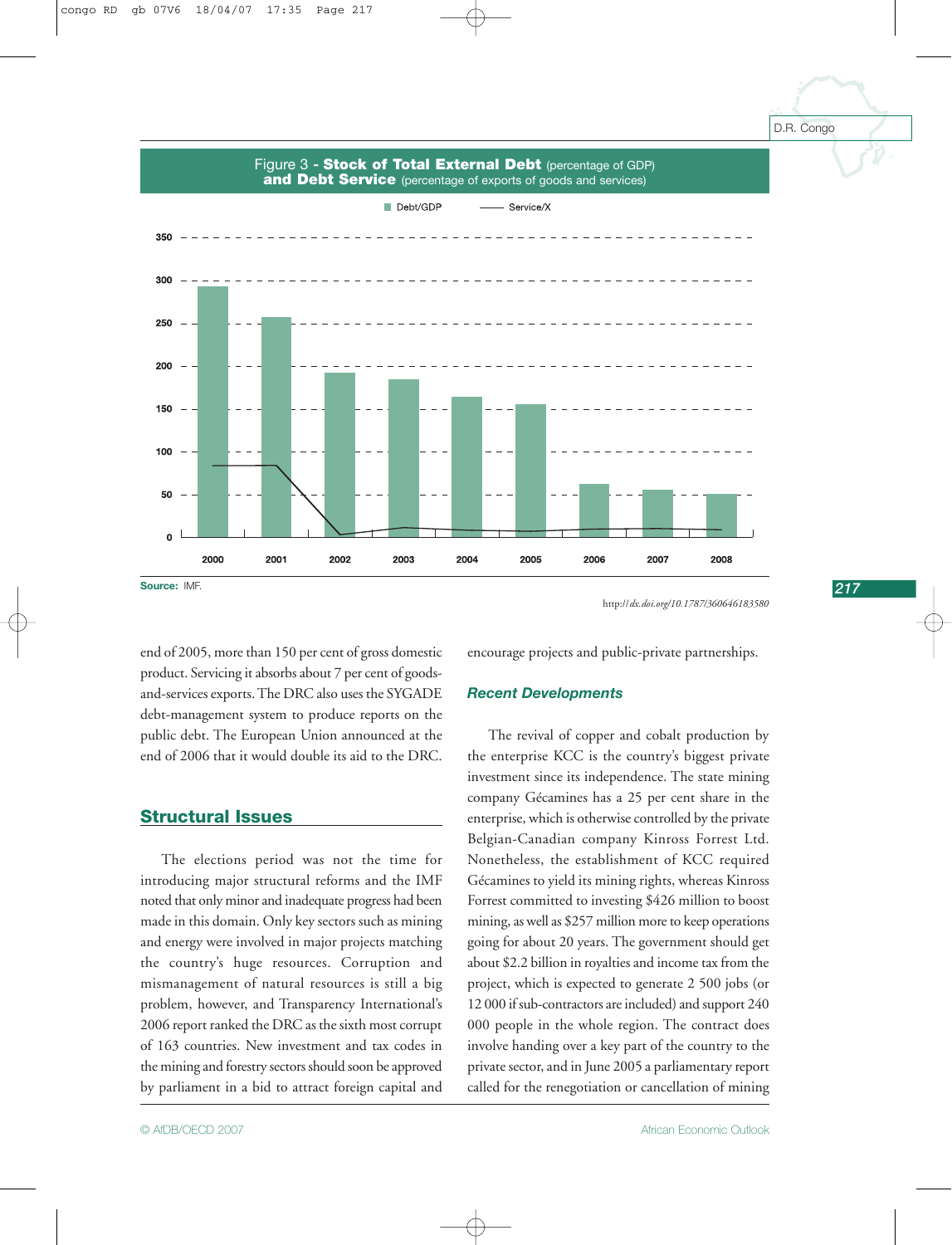contracts as about 30 joint ventures, drawn by big tax breaks, took over Gécamines' richest concessions. The IMF asked the transitional government in August 2006 to stop granting new mining licences pending installation of a new government. A report by the international NGO Global Witness in 2006 criticised the illegal export of minerals across the Zambian border as well as endemic corruption in Katanga's copper and cobalt mines.

Many electricity projects are under way, including a \$262.3 million two-year rescue and recovery programme launched by the national power company (Snel) in 2005. The country has an enormous hydroelectric potential of about 100 000 megawatts, 44 000 of them at the Inga site alone, which has two power-stations of total installed capacity of 1 774 megawatts, although Inga's output was only 700 megawatts in 2006. Several projects are being considered to supply other (especially SADC) countries from the Inga dam. The cost of building a third plant at Inga (of 3 500-megawatt installed capacity) by 2010 has been put at \$3.5 billion. The Great Inga project (13 500 megawatts) would cost \$5.66 billion. If electricity is sold below the average rate of \$0.035 kilowatt/hour for the region, the great Inga power station could generate largely sufficient profits to write off the investment.

#### *Access to Drinking Water and Sanitation*

The DRC is one of the few countries in Africa with no desertification or water-scarcity problems. Its extensive water resources include 30 or so rivers, 20 000 kilometres of river-banks and the 4 670-kilometre long Congo river (which has the world's second biggest estuary outflow  $-40000$  m<sup>3</sup> per second). The country has the continent's largest water supply, with internal renewable water resources averaging 900 km3 a year, nearly one-quarter of all Africa's fresh water. The potential is huge and almost entirely untapped. The DRC has been asked in recent years by its neighbours and by international organisations to channel fresh water from the Congo basin to other countries.

The DRC shares the Congo river basin with eight countries (Angola, Burundi, Cameroon, the Central

African Republic, Congo, Rwanda, Tanzania and Zambia), and the Nile basin with nine (Burundi, Egypt, Eritrea, Ethiopia, Kenya, Rwanda, Sudan, Tanzania and Uganda). It belongs to the Nile Basin Initiative, launched in 1999, and to a regional management project called Pollution Control and Other Measures to Protect Biodiversity in Lake Tanganyika, along with Burundi, Tanzania and Zambia, which aims to institute regional management for the lake that is ecologically rational and sustainable.

Access to drinking water and sanitation is difficult, and badly organised and coordinated. Decision making and responsibility is hard to pin down because it is spread between a dozen ministries and public bodies. Urban water operations and distribution are the job of the state-owned water company Regideso, which is facing technical-management, commercial and financial problems. In the countryside, the national rural water service, SNHR, has very few resources and its institutional framework is inappropriate. As for the national sanitation programme, PNA, which handles domestic and industrial waste and produces drinking water under Regideso and the ministry of environment, it is practically non-existent. Water-borne sewage systems are only available in the centre of the biggest towns, and their networks are in very bad condition (cracked, destroyed or partly clogged). Wastewater flows untreated straight into the Congo river and its tributaries. The government recognises the need to rebuild and decentralise the sector covering access to drinking water and sanitation and to focus on the neediest people.

The fighting in recent years and the dilapidated state of the existing infrastructure have reduced access to drinking water from 37 per cent in 1990 to 22 per cent in 2004 and to sanitation from 10 to 9 per cent for the same period. The figures for sanitation need to be qualified, as only 46 per cent of the Congolese have "hygienic" toilets, while the rest use uncovered latrines or open pits, which are counted as sanitation. In view of such extensive needs, the MDGs have been reduced to 49 per cent coverage for drinking water (36 per cent in the countryside and 65 per cent in towns and cities) and to 45 per cent for sanitation. The total cost of reaching these targets is put at \$217 million, but success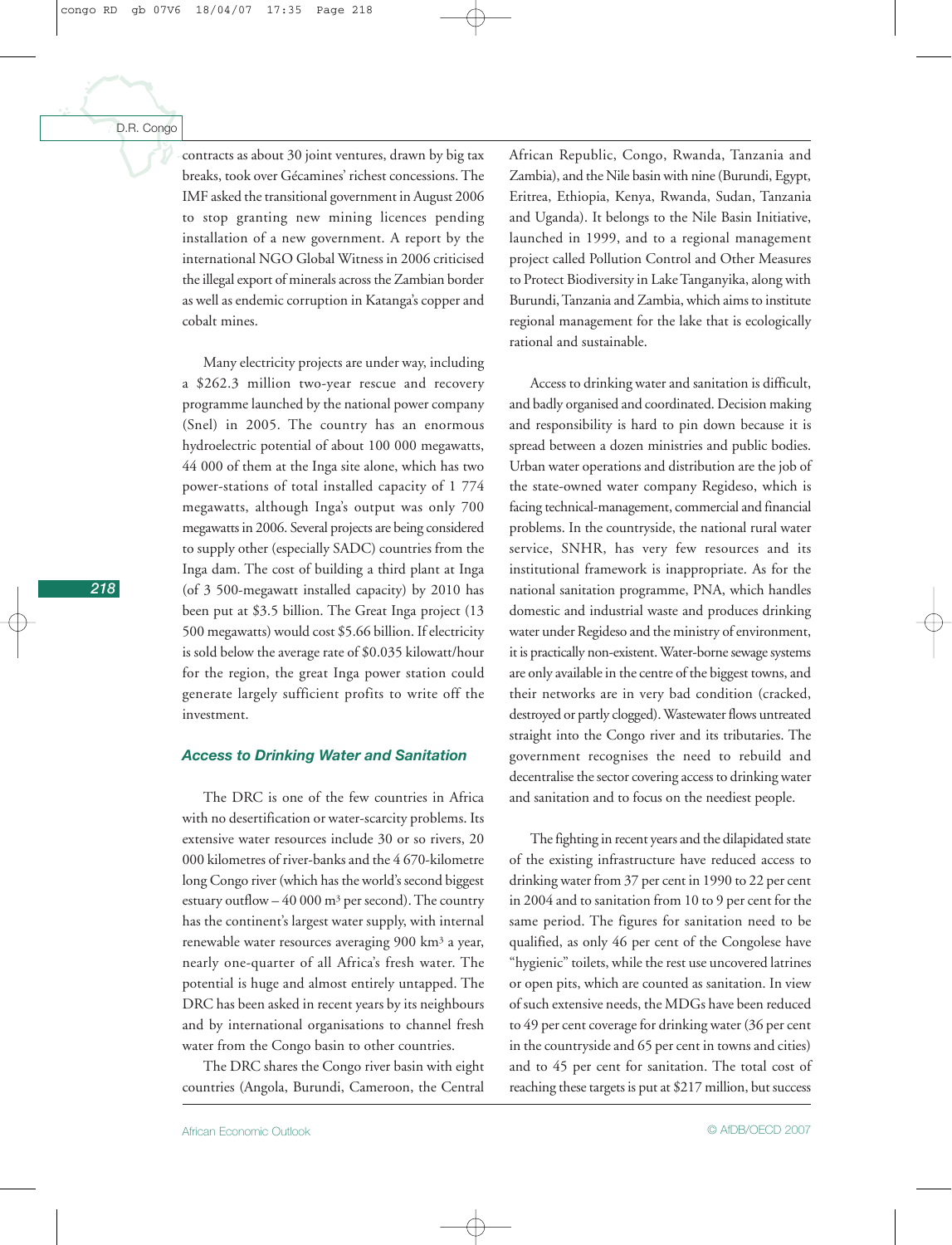is extremely unlikely because of the very small current investment and the vastness of the country, especially as aid donors would be the only source of money for this sector, at least for the next five years.

People in rural areas seem to have been abandoned many years ago and physical infrastructure there is crumbling, with 60 per cent of water facilities no longer working because of lack of maintenance, an inefficient participatory approach and the difficulty of getting spare parts. Drinking-water access problems feed epidemics and water-borne diseases such as cholera, typhoid and dysentery. Women, as traditional watercarriers, have a particularly heavy burden, as only 12 per cent of rural households had direct access to drinking water in 2004. Regional disparities are also very wide (only 3 per cent of people had access to drinking water in the Banalia area of the Orientale province). Water is not always drinkable because wells and other supply sources are not covered or protected. It is mostly NGOs and religious orders that share the responsibility for supplying drinking water in the countryside. The population has not managed to take charge of operating and maintaining the facilities. Despite the great need, only four drilling enterprises are active in the DRC. The average cost of a hand pump is about \$14 000 and \$50 000 for an industrial one.

In urban areas, 37 per cent of the population had access to drinking water in 2004. Only 65 per cent of the inhabitants of the capital, Kinshasa, were connected to the network, while more than 2 million people depended on springs or wells, often polluted and drilled less than a metre deep near latrines. The situation is much worse in other towns and cities. Regideso's laboratories are supposed to treat the water but the result is far from satisfactory due to frequent shortages of purifying chemicals, seepages of contaminated water into the distribution network and the collection of water close to pollution sources. When Regideso's taps run dry, water vendors take to the streets on bicycles offering 25-litre tins for CDF 100 (\$0.25) each. In contrast, Regideso's price of around \$0.65 per m3 is not enough to cover production costs. The water metres are obsolete and only 30 per cent of sales points have any at all, which means most customers simply pay flat

fees. At the height of the crisis in 2003, Regideso owed the government and other public bodies 85 months of arrears totalling more than \$200 million. There is no mechanism for recovering costs for sanitation.

# **Political Context and Human Resources Development**

The various elections held in 2006 involved an astronishing 282 registered political parties, 50 000 polling stations opened up and 33 million ballots printed for a total cost estimated at more than \$500 million, virtually all of it paid by the international community. Eleven elections were held, including presidential, local and a one-round poll amongst 9 707 candidates for 500 seats in parliament. President Joseph Kabila won 58 per cent of the votes cast by 25.6 million people, but his party and its allies only control 44.8 per cent of the seats in the national assembly.

The delicate transition period is now over. The new national constitution has instituted a Third Republic and a strongly decentralised unitary state, and laid the foundations for a democratic regime by balancing executive and legislative authority. The president, elected by direct universal suffrage for five years (with a right to one extra term), appoints a prime minister who reflects the parliamentary majority. The national assembly can censure the government and the president can dissolve the assembly. The judiciary is independent and gender equality is written into the public institutions. Only 42 women, however, were elected to parliament (8 per cent of its members). The country's provinces, which will be increased from 11 to 26 by 2009, have wide autonomy and levy directly 40 per cent of the tax revenue allocated to them in the national budget. This point is one of the main concerns of international observers, as it supposes that local officials should be responsible and a vigorous fight against corruption.

Another political challenge will be to make progress with economic and legal issues now that they are subject to parliamentary approval and will require political alliances to win majority approval. Central